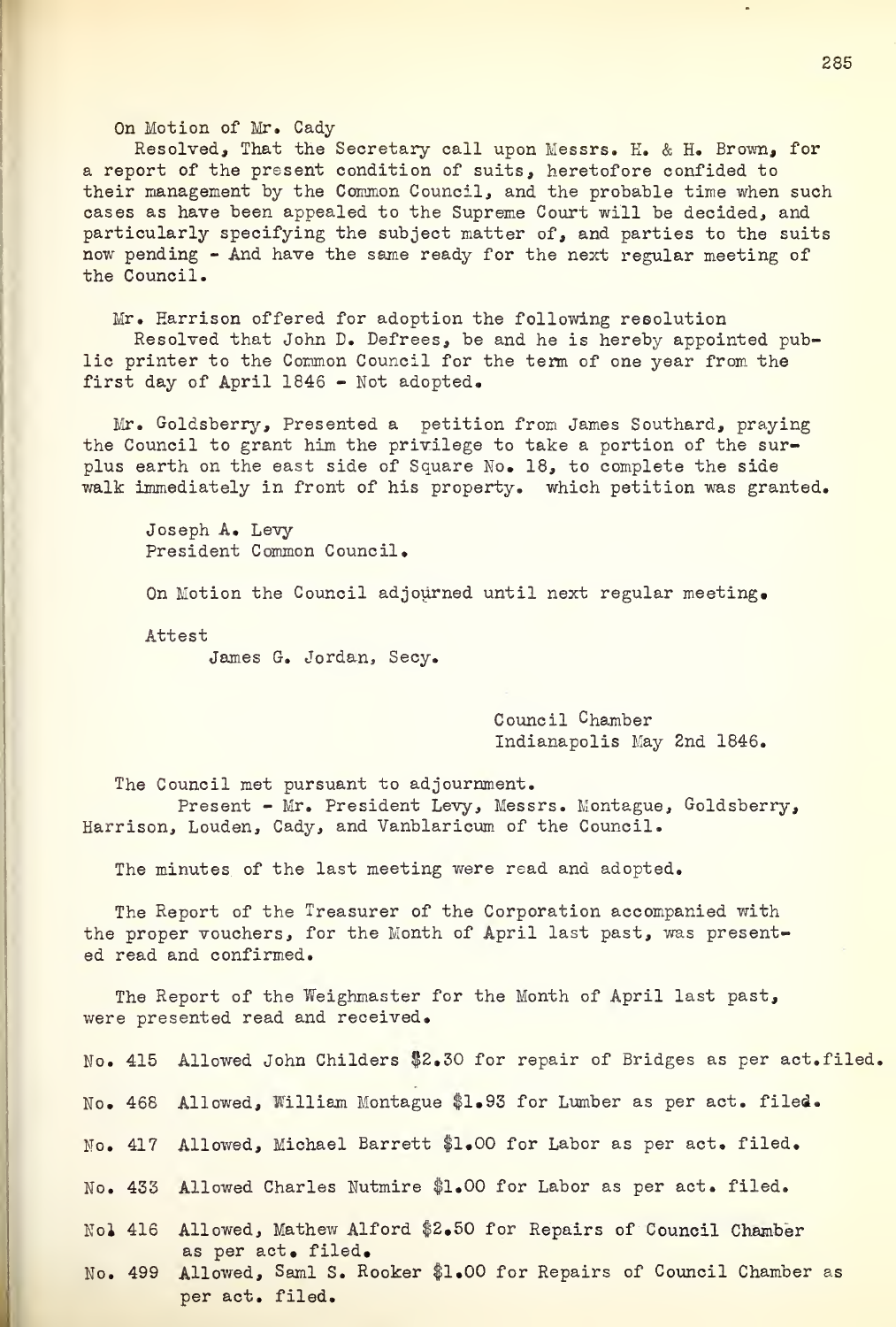|  | No. 619 Allowed, D. Craighead \$1.20 for Glass for Council Chamber.                                 |
|--|-----------------------------------------------------------------------------------------------------|
|  | No. 412 Allowed, A. Bird \$1.66 for Lock & Nails for Council Chamber                                |
|  | No. 410 Allowed, Jacob B. Fitler \$5.86 for removing Nuisances as per act.                          |
|  | No. 411 Allowed, Jacob Miller \$4.16 for services as Market Master E.<br>Market, as per a/c         |
|  | No. 414 Allowed, John Musgrove \$4.75 for Services as Sexton Lower Grave<br>Yard.                   |
|  | No. 437 Allowed, C. & J. Cox \$2.10 for articles for use of Good Intent<br>Engine House, as per a/c |
|  | No. 413 Allowed, Geo. W. Buchanan \$0.75 for one Food bridge as per a/c<br>filed.                   |

Nos. 408-9 An a/c of William C. Vanblaricum, for \$3.00 laid upon the table on the 28th day of March last, was on motion taken up and allowed.

Mr. Goldsberry presented a petition from Wm. L. Wingate, asking privilege to take a portion of the surplus earth on the west side of Block No. 79 for the purpose of placing it on the side walk along the North East side of Block No. 101 - granted.

# On Motion of Mr. Harrison,

Resolved, That the Secretary be directed to procure a suitable Book, in which he shall enter all orders drawn by him on the Treasurer, and that he enter in proper columns, the number, date, amount, and to whom payable,  $\sim$  And also such other Books as he may deem necessary for the purpose of keeping properly the accounts of the Corporation.

### On motion of Mr. Cady

Resolved, That the Secretary be, and he is hereby authorized to purchase a map of Indianapolis, by Dr. S. Munsell, now on exhibition in the Council Chamber at a cost not exceeding thirty dollars. On condition that such alterations shall be made by him as may be deemed necessary by the Council, and which the Secretary shall require to be completed before drawing an order for the said map.

(Issued No. 418)

On Motion of Mr. Goldsberry,

Resolved That the committee on Streets, Alleys and side walks be directed to announce that they will receive sealed proposals for building a Bridge over Pogues Run on Alabama Street, and that said Committee lay said proposals before the Council at their next regular meeting.

### On Motion of Mr. Cady

Resolved, That the President be, and he is hereby authorized to procure a press suitable for. the Seal of the Corporation, and that he report the expense of the same at the next meeting of the Council.

Mr. Goldsberry, presented for adoption the following Resolution, towit: